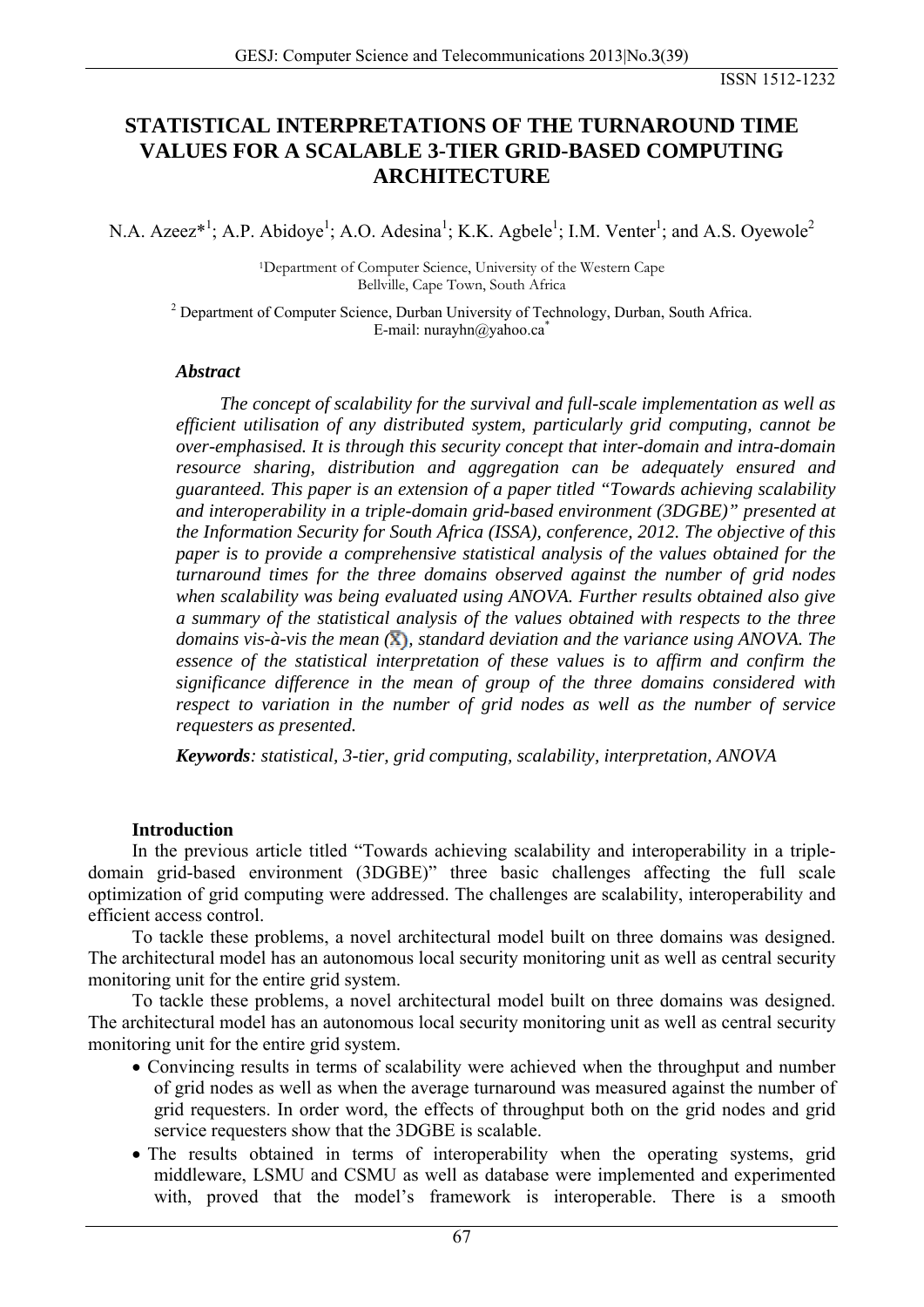correspondence for message-passing between the LSMU and CSMU. Grid middleware integration with different operating systems across the domains also provide an interoperable platform for resource distribution.

- Finally, the efficient access control was assessed with hierarchical role based access control and experimented with a health scenario. The result obtained has clearly the benefit of efficient access control for the architecture designed.
- Based on the results obtained, the architectural framework has proved to be scalable when the average turnaround time was measured against the number of grid nodes.

In this paper, statistical evaluation of values obtained in terms of scalability is presented. The objective of this is to have a clear-cut of the summarised and succinct interpretations of some these values by drawing statistical inferences.

*Scalability is the ability of a grid system to act efficiently, sufficiently and adequately in handling both a small and large number of nodes. This includes the processing capacity configuration in order to achieve a secured multi-organisation resource-sharing environment* (Azeez, 2013).

Scalability as explained in (Azeez & Venter, 2012) provides comprehensive information on the need for provision for future expansion in grid entities, ranging from growth and increase in resources, domains as well as people participating on resource sharing across the grid based environment. To avoid confusion, for the first reader on what was presented at the Information Security for South Africa (ISSA), conference 2012, the architectures are summarily presented in Figures 6 and 7 without further and explicit explanation. However, for detailed explanation and a follow up on the discussion about the architectures, it is strongly recommended that a paper titled "Towards achieving scalability and interoperability in a triple-domain grid-based environment (3DGBE)" could be downloaded from the IEEE *Xplore* digital library, since the objective of this paper is to present the statistical evaluation and interpretation of the values obtained for the turnaround time for Domains A, B and C when the number of grid nodes and grid service requesters were varied accordingly.

#### **Average turnaround time (sec) is the time taken between the period of request for accessing resources in a 3DGBE and the return of detail request output to the grid user (Azeez, 2013).**

The values obtained for the turnaround time are summarized in Tables 1 and 2 when measured against the number of grid nodes and service requesters respectively. The percentage of the turnaround values per each domain are also presented as well as the *total turnaround time* for the three domains.

According to Rossiter, D G (2006), statistical analysis means aggregation of various approaches to process and evaluate large volume of data along with related information as well as its final report interpretation in order to grab better understanding of the data. This approach provides unbiased report and analysis of how unfamiliar event is based on used data.

In this paper, attempt was made to compare and contrast the significance difference in the mean, mean of mean, variance and the standard deviation for the values obtained for the turnaround time when the number of grid nodes and number of grid service requesters were varied.

### **The means, variance and the standard deviations of the experiments**

### **A. Average turnaround time versus number of grid nodes**

To find the mean and the standard deviation as shown in Tables 1 and 2, the following two definitions are provided:

- 1. Let  $M_{SB}$  denotes variance between the three domains considered
- 2. Let  $M_{SW}$  denotes variance within the three domains considered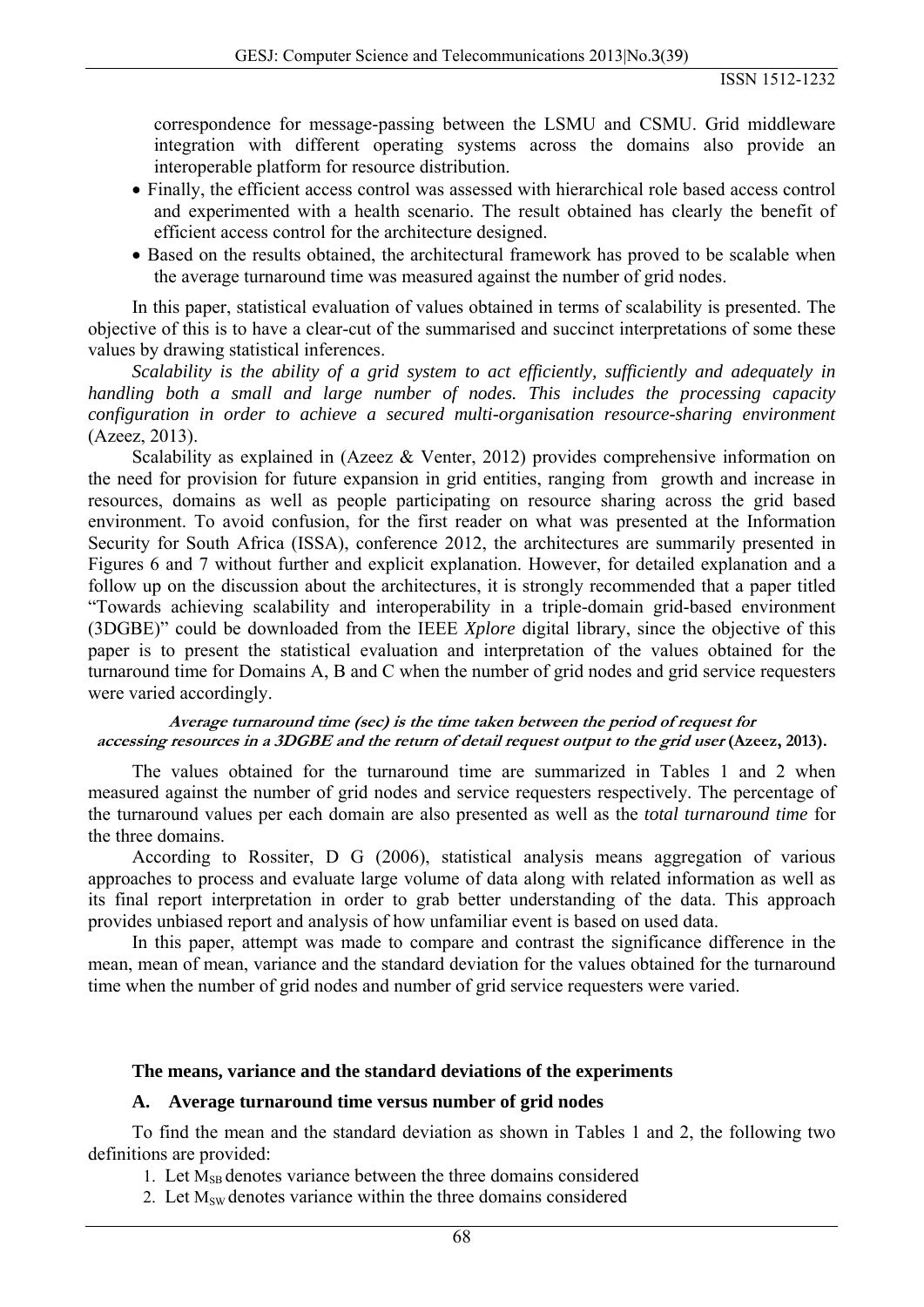To evaluate both the means and standard deviation of the experiment shown in Figure 4, we construct hypothesis test based on the values obtained using ANOVA.

H<sub>O</sub>:  $\mu = \mu A = \mu B = \mu C$ , where A, B and C are domains considered. (There is no difference in the mean of the three Domains)

 $H_1$ . At least one of the mean is different from the others.



*Figure 1: Showing values of 3.68 at*  $\mathbf{F}_{0.05, 2, 15}$ 

It is noted that there are currently the value of  $K = 3$  domains, that is, Domains A, B, C. Therefore,  $DoF_N = K - 1 = 3-1 = 2$ . The sum of data for all the three domains denoted as  $N = n1 +$  $n2 + n3 = 6 + 6 + 6 = 18.$ 

Using the  $DoF_D = N - K = 18 - 3 = 15$  and  $\alpha = 0.05$  (the Least Significant value).

The critical value if  $F_{0.05}$ , 2, 3.68 (determined using F-Distribution table)

There is need to find :  $\bar{\bar{x}} = \text{mean of mean } = \bar{\bar{x}} = (\bar{X}_A + \bar{X}_B + \dots + \bar{X}_N) / K$ ,  $M_{SB} = \sum \pi i (\bar{X} - \bar{x})^2 / K - 1$  and  $M_{SW} = \sum (\pi i - 1) S_i^2 / K - 1$ The mean of mean denoted as  $\bar{x}$  was determined as follows:  $\overline{\overline{x}}$  = 31.50 + 39.10 + 43.40 / 18 = 6.33,

The mean for each of the domains are evaluated as follows:  $\bar{X}_{\text{Domain A}} = \sum X/n$ , = 31.5/ 6 = 5.25,  $\bar{X}_{\text{Domain B}} = \sum X/n = 39.1/6 = 6.51$  and  $\bar{X}_{\text{Domain C}} = \sum X/n =$  $43.40/6 = 7.233$ 

 $\sum_{\text{Domain A = 1/N}}^2 \sum_{i=1}^{2} X_i^2 - \bar{X}^2 = 236.65/6 - 5.25^2 = 11.879$ , while  $\bar{s}^2$ <sub>Domain B</sub> = 14.73 and s2Domain C is 10.59

Mean of Mean ;  $\bar{x} = (31.5 + 39.1 + 43.4) / 18 = 6.33$ 

|            |            | Turnaround time (T) |                  |            |
|------------|------------|---------------------|------------------|------------|
|            |            | (Domains A, B, C)   | Total Turnaround | Average    |
| Parameters | No of grid |                     | time for Domains | Turnaroun  |
| Determined | nodes      |                     | A.B. C           | d time for |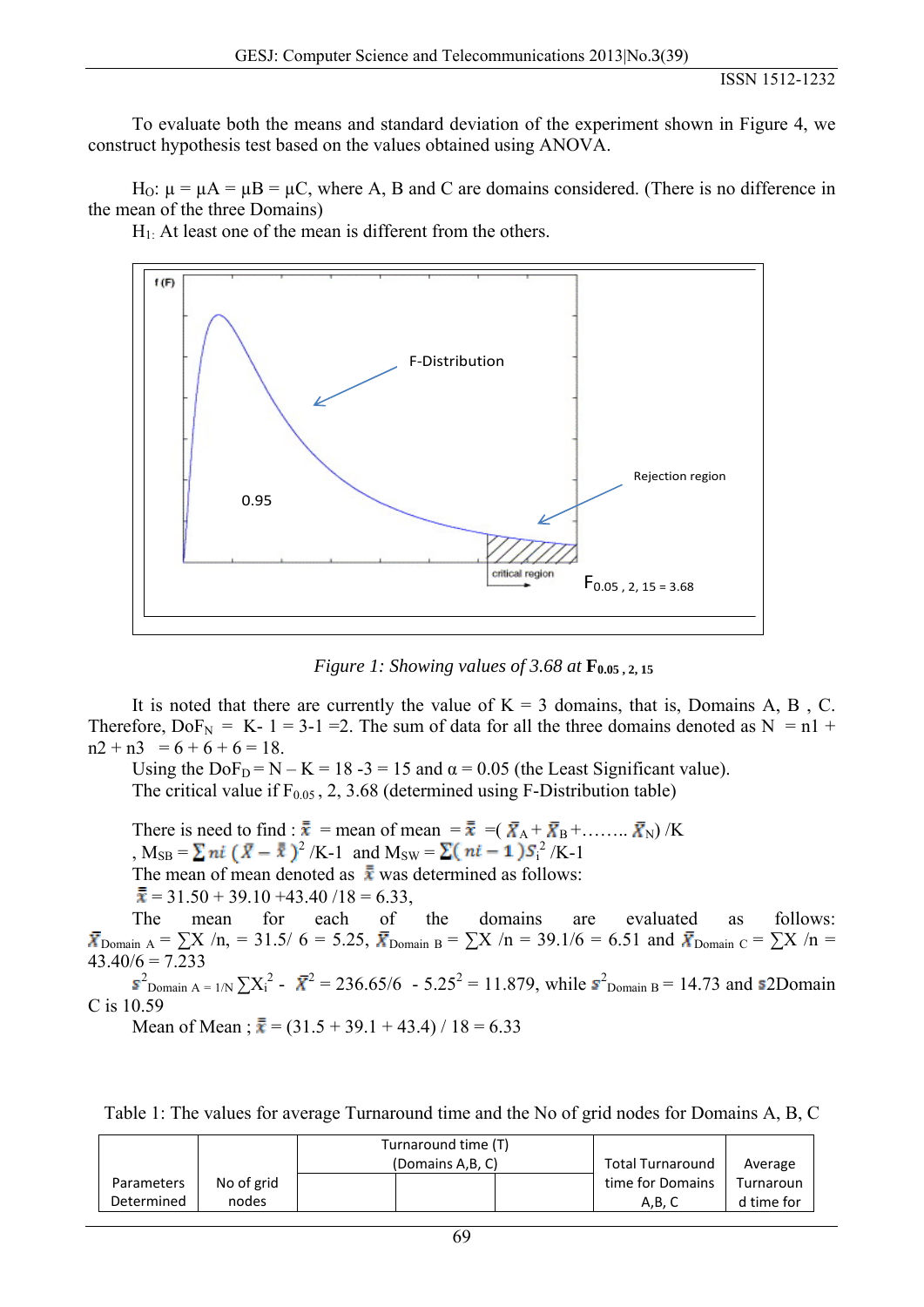|                |    | Domain A        | Domain B       | Domain C       |     | Domains<br>A,B, C |       |
|----------------|----|-----------------|----------------|----------------|-----|-------------------|-------|
|                | 10 | $12 = 30.77\%$  | $14 = 35.89%$  | 13 = 33.33%    | 39  | 13                |       |
|                | 20 | $7.0 = 29.17%$  | $8.0 = 33.33%$ | 9.0=37.50%     | 24  | 8                 |       |
|                | 30 | $4.2 = 23.33%$  | 6.4=35.55%     | 7.4=41.11%     | 18  | 6                 |       |
|                | 40 | $3.8 = 25.33%$  | 4.8=32.00%     | $6.4 = 42.67%$ | 15  | 5                 |       |
|                | 50 | $3.1 = 25.83\%$ | 3.9=32.50%     | 5.0=41.67%     | 12  | 4                 |       |
|                | 60 | 1.4=23.33%      | $2.0 = 33.33%$ | 2.6=43.33%     | 6.0 | $\overline{2}$    |       |
| ΣΧ             |    | 31.5            | 39.1           | 43.4           |     |                   |       |
| T              |    | 5.25            | 6.51           | 7.233          |     |                   |       |
| $\mathbf{s}^2$ |    | 11.879          | 14.73          | 10.59          |     |                   |       |
| n              |    | 6               | 6              | 6              |     |                   | $N =$ |
|                |    |                 |                |                |     |                   | 18    |

Also, from Table 20 shown,  $M_{SB} = \sum ni (\bar{X} - \bar{\bar{x}})^2 / K-1$  could be determined as follows:

 $=[6(5.25-6.33)^{2}+6(6.51-6.33)^{2}+6(7.233-6.33)^{2}]/2$ 

 $= 6.042$ 

Also,  $M_{SW} = \sum (ni-1)S_i^2/N-K$ 

 $=$  [(6-1) 11.879 + (6-1) 14.73 + (6-1) 10.59] / 15

= 12.399, therefore, the test statistics is F =  $M_{SB}$  /  $M_{SW}$  = 6.042 / 12.339 = 0.4872



*Figure 2: Showing F-Distribution table for 3.68* 

# **B. Average turnaround time versus number of grid service requesters**

To find both the mean  $(\bar{X})$  and the standard deviation  $(s^2)$  of experiment whose result is graphically presented in Figure 5, hypothesis was conducted based on the data obtained during experimentation.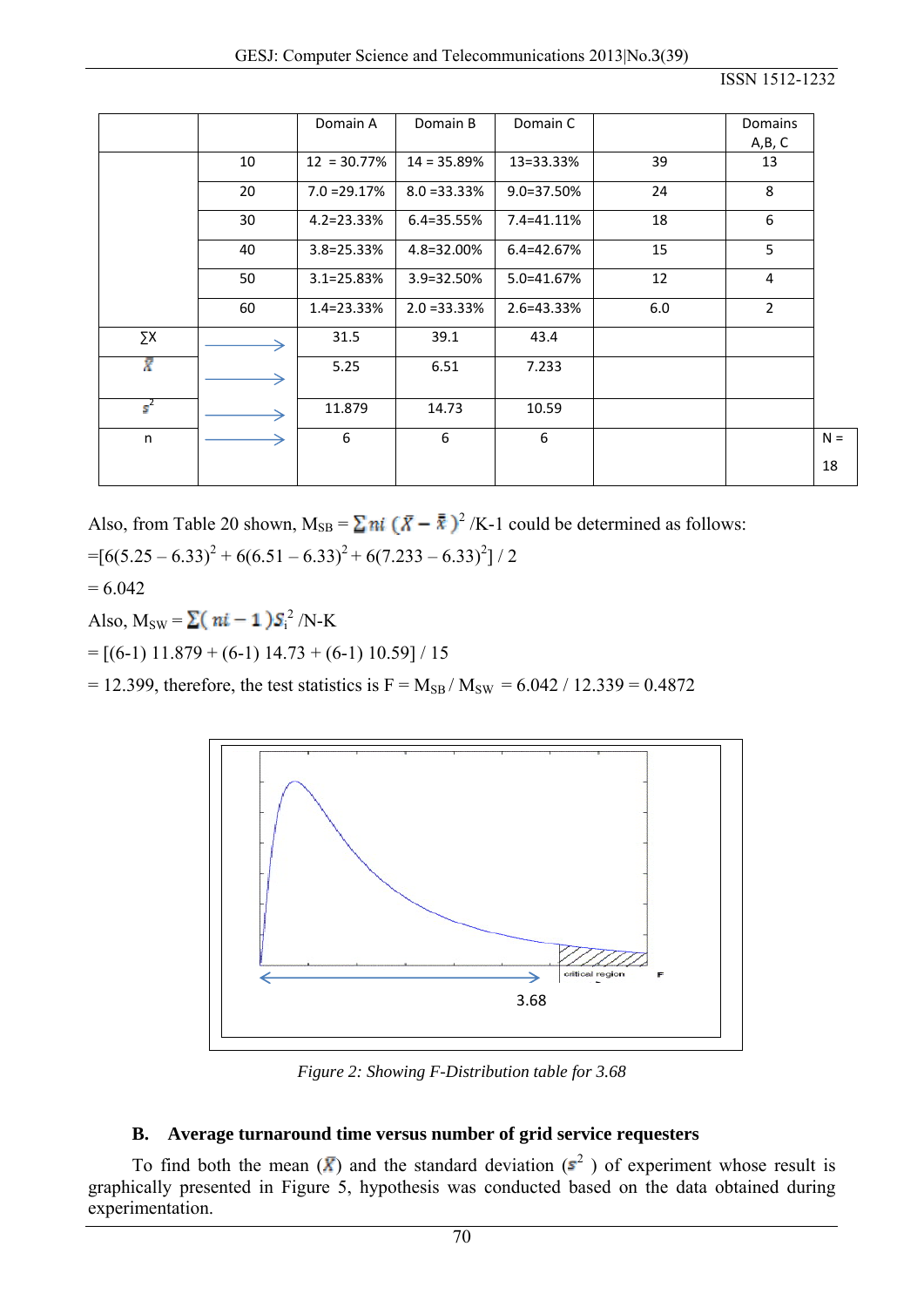As usual, the values of K,  $DoF_N$ , N and  $DoF_D$  are determined as : K = 3,  $DoF_N = K - 1 = 3-1$  $= 2$ , N = n1 + n2 + n3 = 5 + 5 + 5 = 15 while DoF<sub>D</sub> = N – K = 15 – 3 = 12 and  $\alpha$  = 0.05 (the Least Significant value).

Table 2: The values for average Turnaround time and the No of grid service requesters for Domains

|                          | No of service<br>requester | Turnaround time (T) |                              |                 |                                                      |                                                        |          |
|--------------------------|----------------------------|---------------------|------------------------------|-----------------|------------------------------------------------------|--------------------------------------------------------|----------|
| Parameters<br>Determined |                            | Domain A            | (Domains A,B, C)<br>Domain B | Domain C        | <b>Total Turnaround</b><br>time for Domains<br>A,B,C | Average<br>Turnaroun<br>d time for<br>Domains<br>A,B,C |          |
|                          | 50                         | $1.1 = 36.66\%$     | $1.4 = 46.66\%$              | $0.5 = 16.66%$  | 3.0                                                  | 1.0                                                    |          |
|                          | 100                        | $2.6 = 30.95%$      | $3.1 = 36.90\%$              | $2.7 = 32.14%$  | 8.4                                                  | 2.8                                                    |          |
|                          | 200                        | $2.8 = 29.17%$      | $3.4 = 35.41\%$              | $3.4 = 35.42%$  | 9.6                                                  | 3.2                                                    |          |
|                          | 300                        | $3.0 = 29.41\%$     | $3.6 = 35.29%$               | $3.6 = 35.29%$  | 10.2                                                 | 3.4                                                    |          |
|                          | 400                        | $3.6 = 30%$         | $4.4 = 36.67\%$              | $4.0 = 33.33\%$ | 12.0                                                 | 4.0                                                    |          |
|                          |                            |                     |                              |                 |                                                      |                                                        |          |
| ΣΧ                       |                            | 13.1                | 15.9                         | 14.2            |                                                      |                                                        |          |
| Ÿ                        |                            | 2.62                | 3.18                         | 2.84            |                                                      |                                                        |          |
| $\mathbf{s}^2$           |                            | 0.6896              | 0.9776                       | 1.5464          |                                                      |                                                        |          |
| n                        |                            | 5                   | 5                            | 5               |                                                      |                                                        | $N = 15$ |

A, B, C

For the experiment whose values appear in Table 21, the critical value  $F_{0.05}$ , 2, 3.89 (using F-Distribution table) is determined.

 $\sum_{\text{Domain A = 1/N}}^2 \sum_{i=1}^{N} X_i^2 - \bar{X}^2 = 37.77/5 - (2.62)^2 = 0.68644, \quad \bar{s}_{\text{Domain B = 0.9776}}^2$  and  $\bar{s}_{\text{Domain C = 1.5464}}^2$ To calculate the Mean of Mean  $(\overline{\mathbf{x}})$  based on the values provided in the Table 21, therefore,  $\overline{\overline{x}}$  = 13.1 + 15.9 + 14.2 / 15 = 2.88 Also, from Table 2 shown,  $M_{SB} = \sum ni (\bar{X} - \bar{x})^2 / K-1$  could be determined as follows:  $= [5 (2.62 - 2.88)^{2} + 5(3.18 - 2.88)^{2} + 5(2.84 - 2.88)^{2}]$ /2 = 0.796 / 2 = 0.398 Also,  $M_{SW} = \sum (ni - 1) S_i^2 /K-1$  was obtained as follows:  $=$  [(5-1) 0.6896 + (5-1) 0.9776 + (5-1) 1.5464]/ 12  $= 12.8544 / 12$  $= 1.0712$ Therefore, the statistics  $F =$ ,  $M_{SB} / M_{SW}$  $= 0.398 / 1.0712 = 0.3715$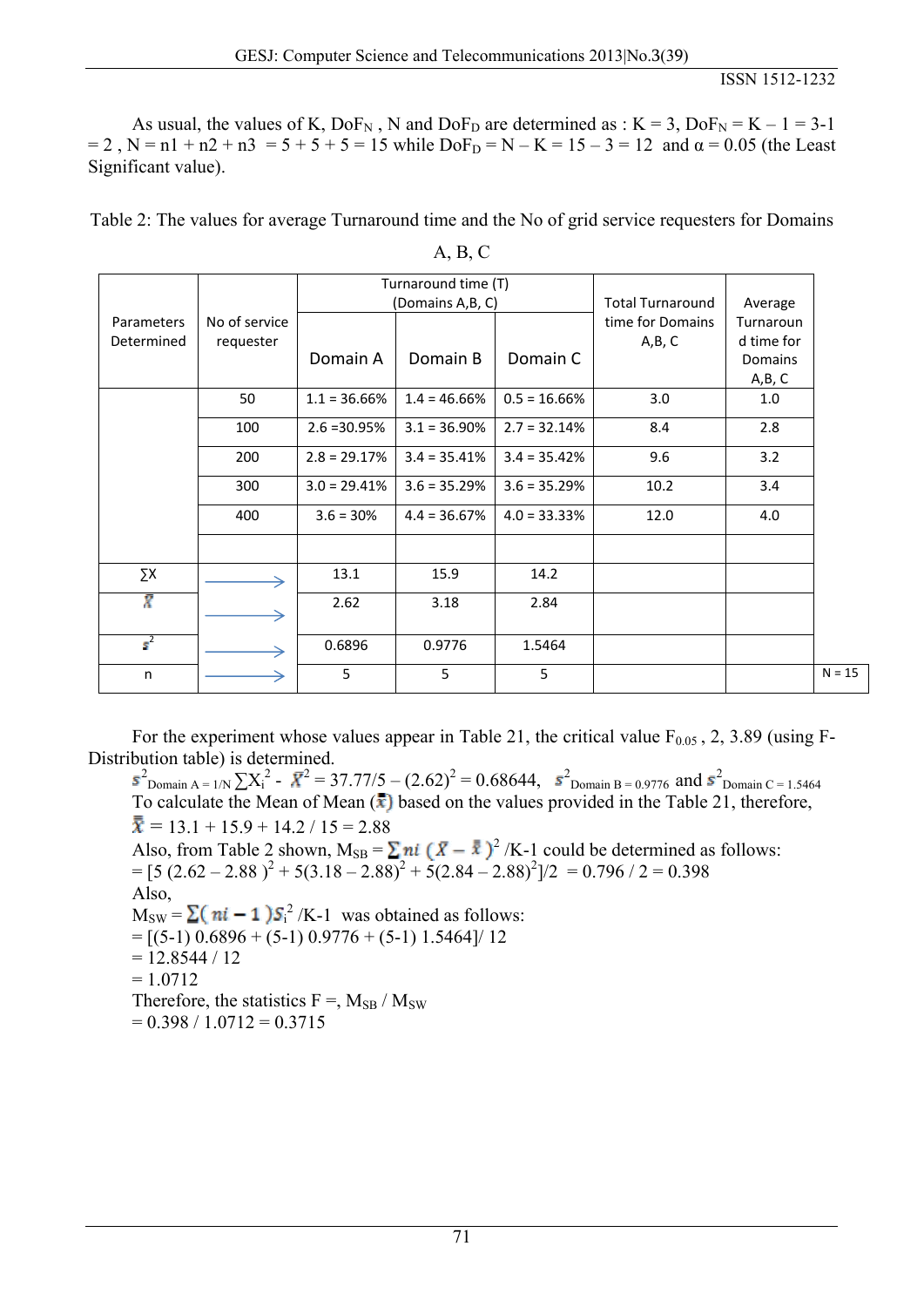

*Figure 3: Showing values of 3.89 at*  $\mathbf{F}_{0.05, 2, 12}$ 



Figure 4: Average turnaround time versus number of grid nodes



*Figure 5: Average turnaround time versus number of service requesters*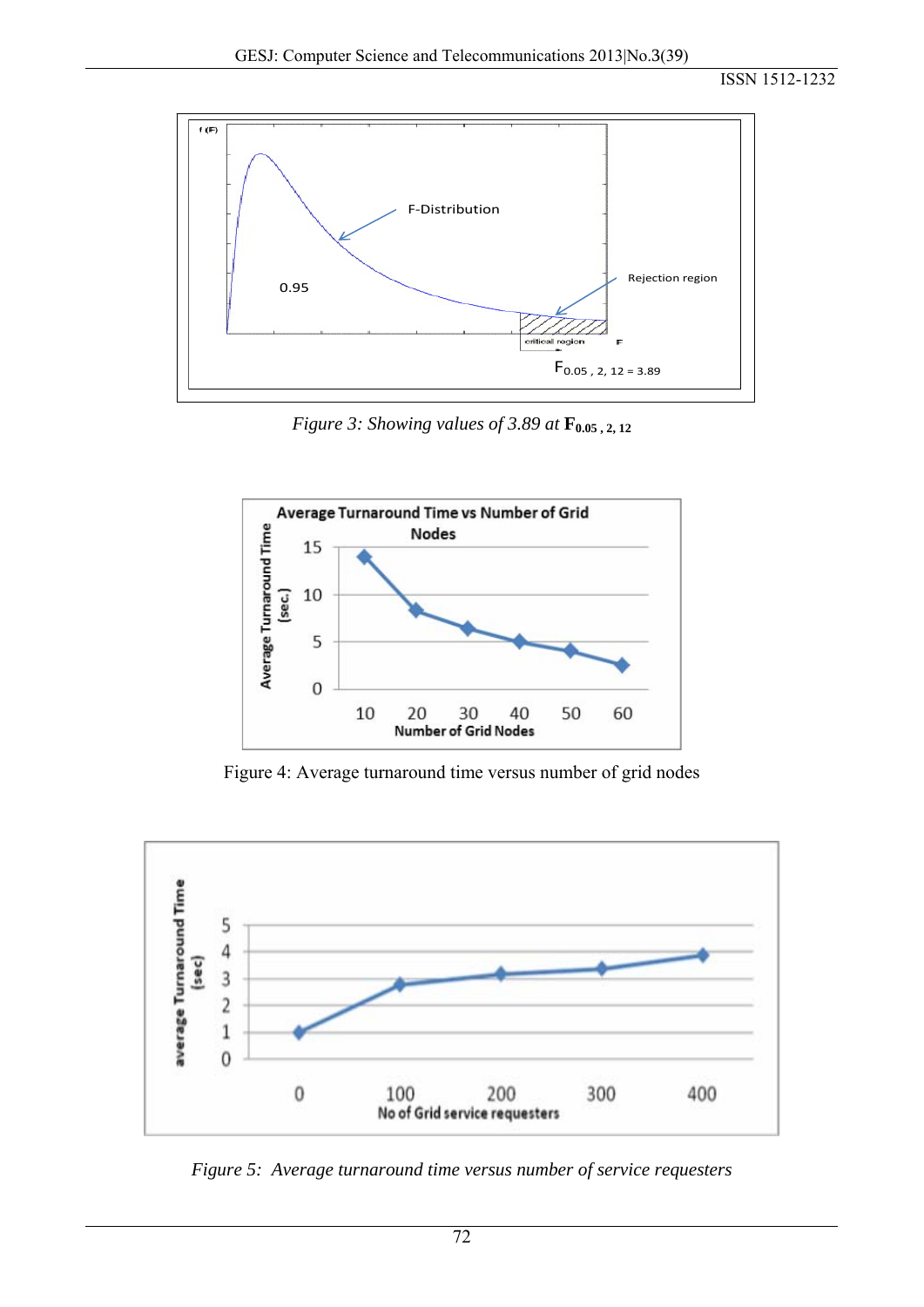

Figure 6: STAGE 1 of 3DGBE architectural framework of the proposed model  *(showing interaction between users, CSMU and LSMU)*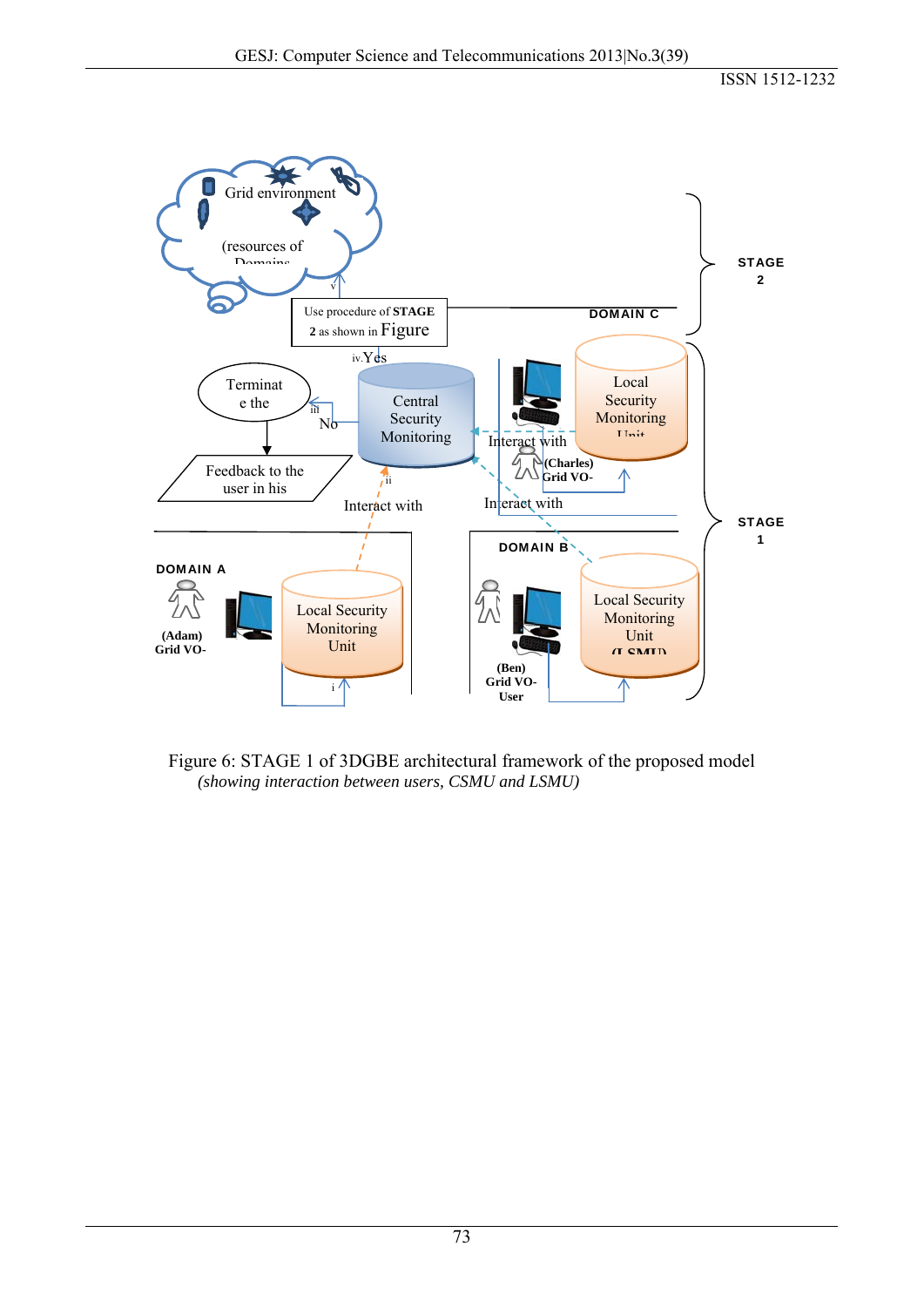



## **Conclusion**

## **Deduction 1**

Since F-Statistical table falls to the left of F-distribution  $(0.4872 \le 3.68)$  therefore, we accept the  $H<sub>0</sub>$ . There is significantly no difference in the means of the three domains A, B and C even though the values of the grid nodes were varied independently across each of the domains as well as the corresponding values of the turnaround time. The graph of the Number of grid nodes with their corresponding average turnaround time is presented in Figure 4 based on the values analysed in Table 1.

## **Deduction 2**

Finally, since F-Statistical table falls to the left of F-Distribution  $(0.3715 \le 3.89)$ , therefore, we accept H<sub>O</sub>. We finally conclude that there significantly no difference in the *Mean* of group of Domains A, B, C. There is significantly no difference in the *Mean* even though, the values of number of grid service requesters were varied independently across each of the domains and the corresponding values of the average turnaround time. The graph is presented in Figure 5 using the values in Table 2; where the average turnaround time is plotted against the number of grid service requesters.